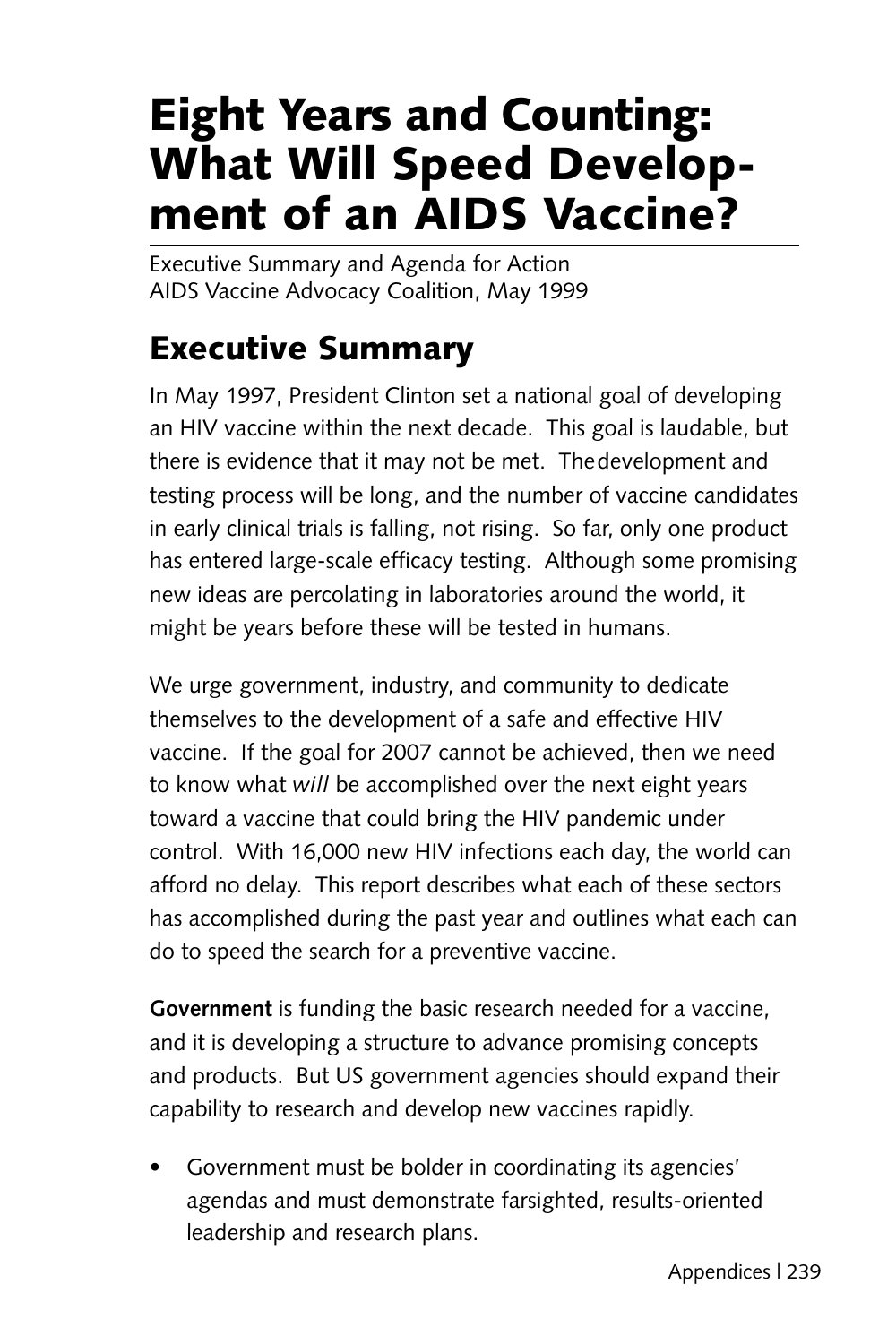- Government must increase the pace of research, by moving outside its basic science focus to strengthen product development and clinical research efforts.
- Government must facilitate community participation in research through more active support of trial site community advisory boards.

**Industry** has the expertise and infrastructure to bring a vaccine to the public. Some companies are investing more now than in years past. But too many companies are failing to treat this as their responsibility, largely because of scientific risk and uncertain profits.

- The world's largest vaccine pharmaceutical companies must shoulder more of the risk involved in HIV vaccine discovery and development and must commit more dollars and expertise to the effort.
- Industry must take greater advantage of government funding initiatives and smaller company ventures to leverage vaccine development.

**Not-for-profit organizations and community advocates** are finally stepping up to the plate in the drive for an HIV vaccine, and they are beginning to realize their potential for public education and support of innovative research.

• Funders and advocates should do all they can to support notfor-profit organizations such as the International AIDS Vaccine Initiative, the American Foundation for AIDS Research, and the Elizabeth Glaser Pediatric AIDS Foundation that directly fund HIV vaccine research and development.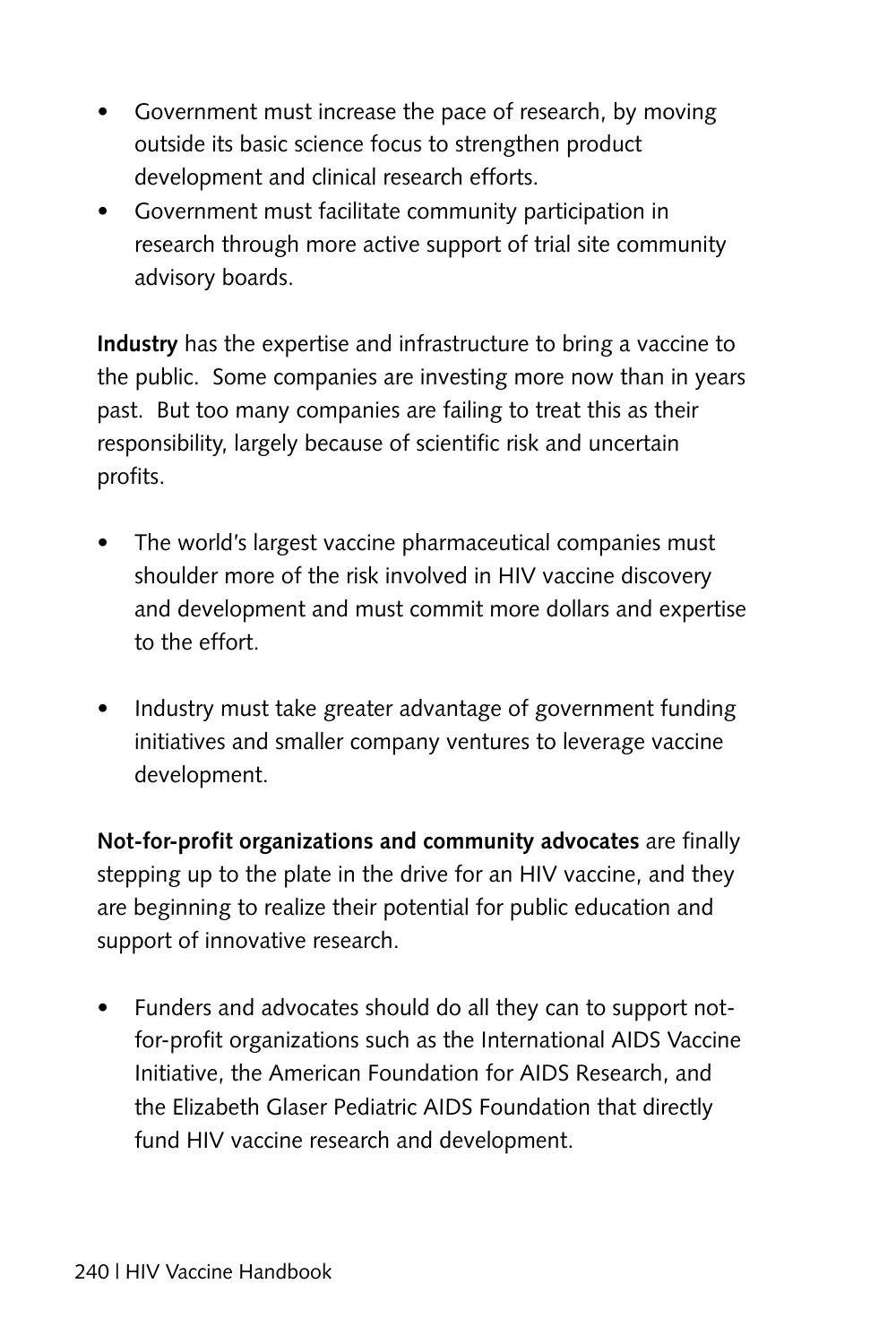- The public can support initiatives such as the tax credit for vaccine research recently introduced in the US Congress (House Resolution 1274).
- HIV treatment and prevention advocates must integrate support for HIV vaccine research and development into the AIDS research advocacy agenda.
- Not-for-profit AIDS organizations, public health organizations, and HIV prevention planning groups must seize responsibility and opportunities to mobilize the public about the priorities and potential results of biomedical research on vaccines.
- Trial site community advisory boards increasingly have a place at the table in planning research, but must live up to this responsibility with sustained, well-informed involvement.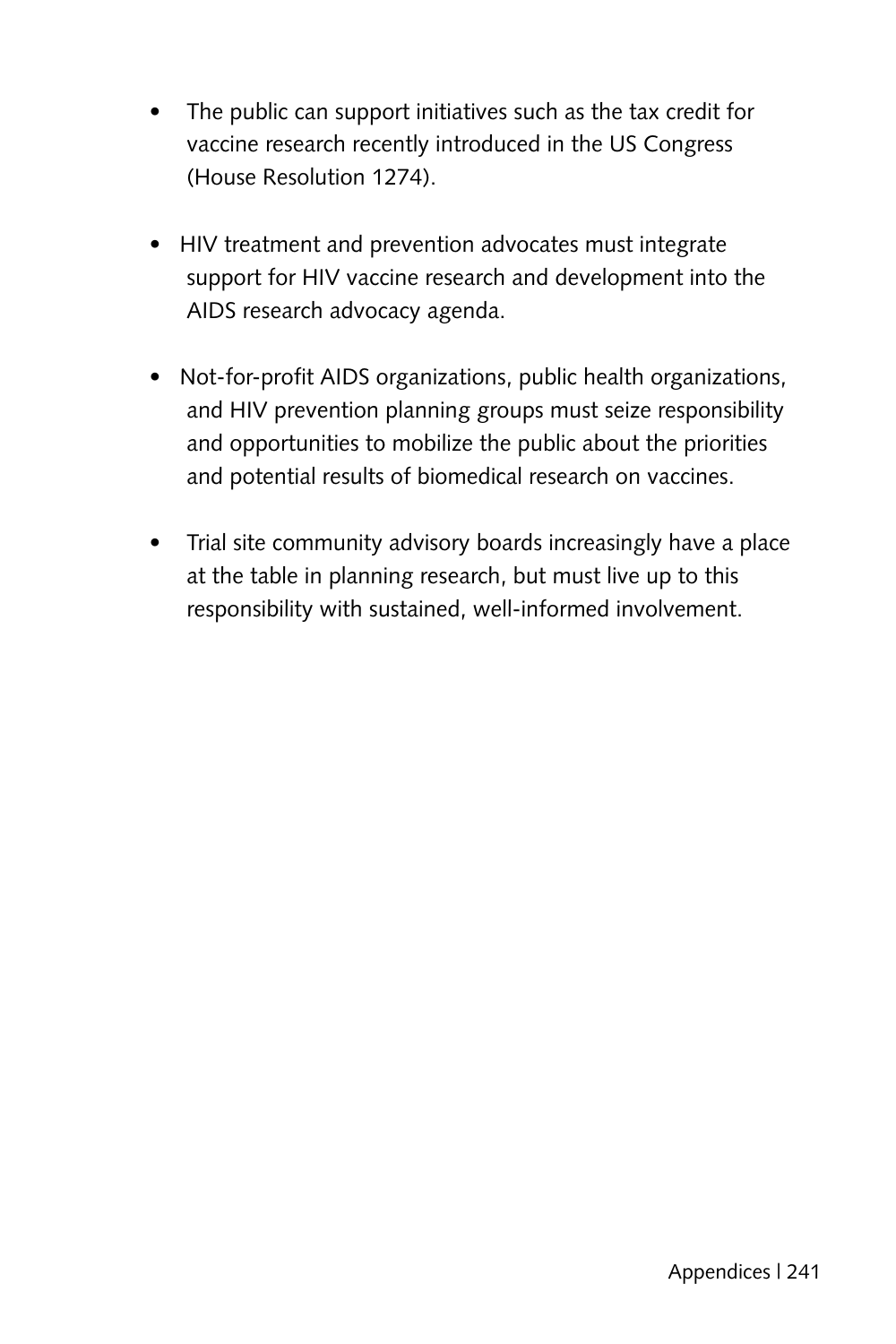# **Recommendations**

Last year's report of the AIDS Vaccine Advocacy Coalition (AVAC) opened with a photo of humankind's first giant footsteps on the moon. This year, the AIDS vaccine program looks less like the soaring Apollo adventure than like the static orbit of Sputnik.

The missing element in the search for an HIV vaccine is urgency. Everything takes too long. As we said a year ago, without explicit goals and greater accountability, an effective HIV vaccine will not be available by 2007.

To boost the vaccine endeavor into higher orbit, AVAC has the following recommendations.

# **US Government**

### *Request Adequate Funding Increases*

For FY 2000, President Clinton requested a meager 2.1% increase for the National Institutes of Health, a 1% increase for the Centers for Disease Control, and level funding, after a 40% decrease in FY 1999, for the Department of Defense AIDS research program. These funding requests from the White House reflect crass political budget maneuvering and belittle the hard work done by these three US government agencies. The White House must request adequate funding increases for the US government agencies that conduct biomedical research.

### *Coordinate Efforts*

The time has come for the National Institutes of Health, the Walter Reed Army Institute of Research, the Centers for Disease

Control and Prevention, and the US Agency for International Development to formulate compatible plans and make them clear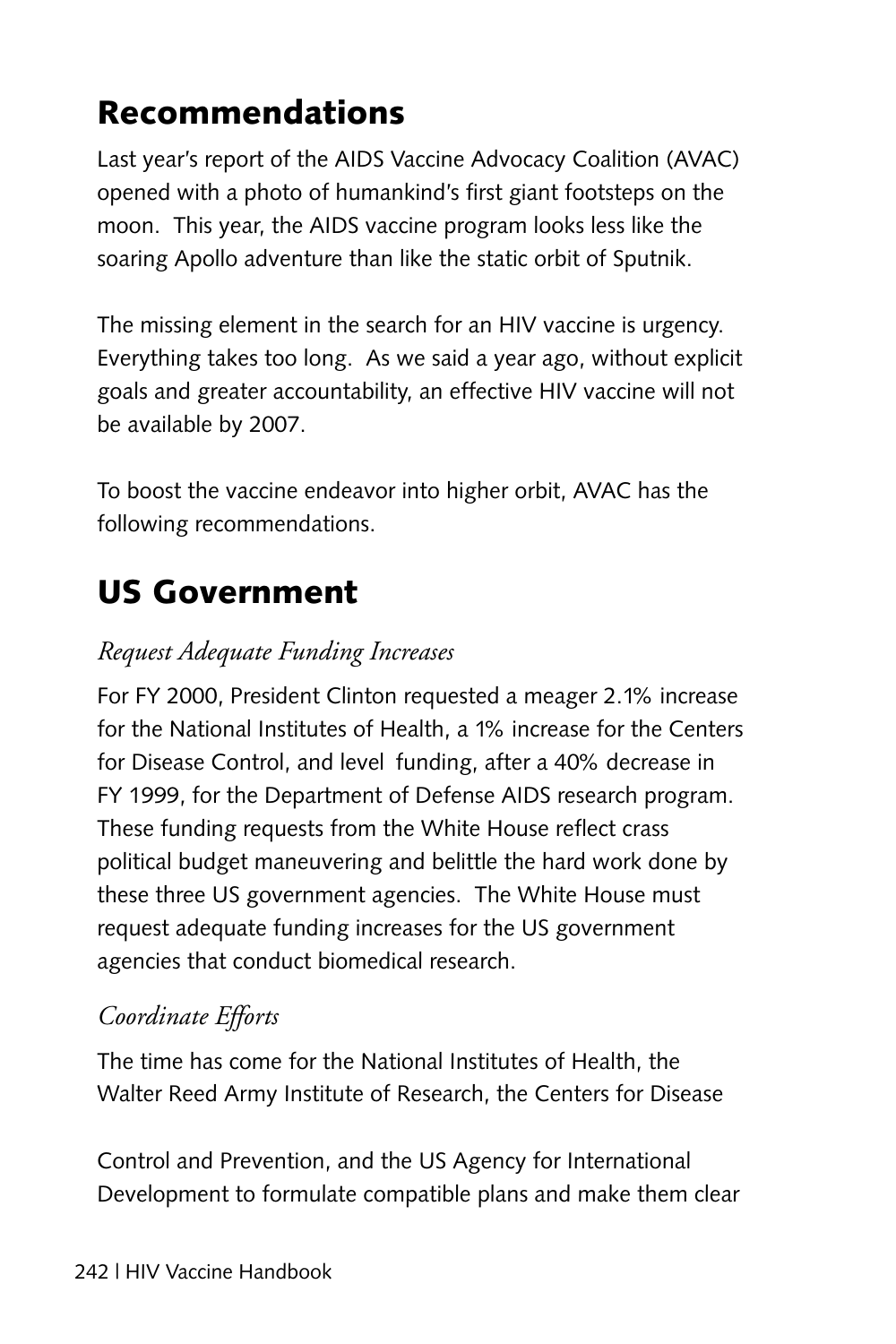to the rest of the world. There is mid-level communication among these US government agencies; what's needed is leadership strong enough to harness the abilities of all four agencies. These agencies should present a coordinated effort wherever they are supporting clinical trials.

#### *Set and Adhere to Interim Goals*

In last year's report, we said, "Agencies funded to conduct HIV vaccine research and development should establish clearer plans and goals to expand the HIV vaccine pipeline," and "the US government must be clear about who should take responsibility and accountability to achieve these goals." We listed five interim goals that would indicate a widening of the product pipeline; this year we have added a sixth:

- increase the annual number of targeted research projects that are applicable to new and improved vaccine concepts;
- increase the annual number of vaccine concepts evaluated in primate models;
- increase the annual number of vaccine products evaluated in phase 1 trials;
- increase the number of industry partners involved in developing HIV vaccines;
- increase the annual number of products developed that can move into phase 2, proof-of-concept, or phase 3 efficacy trials; and
- *(added interim goal)*: increase the number of domestic and international trial sites with the capacity to participate in phase 3 testing of HIV vaccines.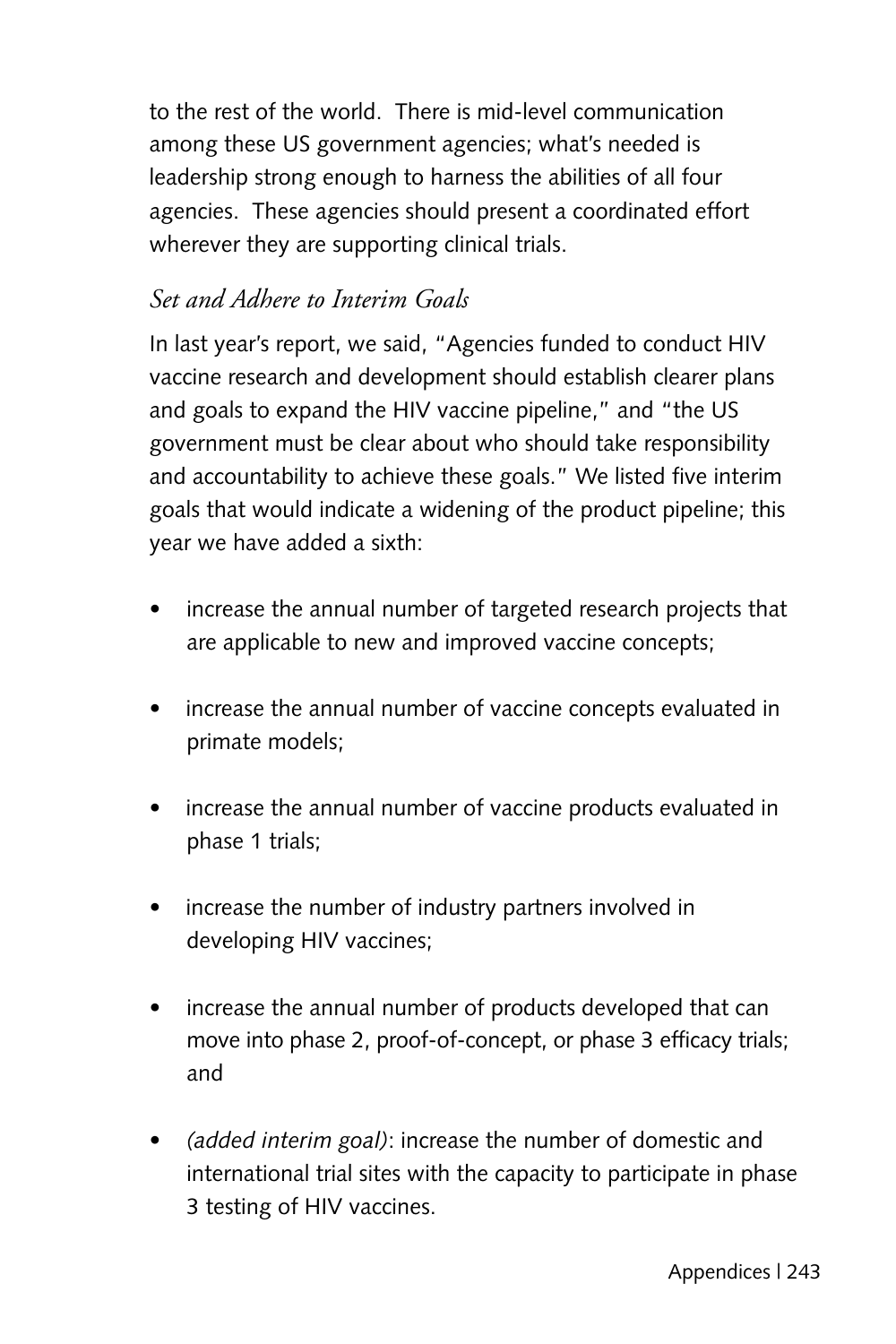We challenge the government agencies involved in HIV vaccine research and development to set clear, measurable goals for each of these six areas. These goals should be stated, and progress toward them reported, by May 2000 – when the countdown reaches "seven years and counting."

# **National Institutes of Health**

#### *Move Faster*

In 1996, in our *Agenda for Action for an HIV Vaccine*, AVAC's first key recommendation was that "NIH leadership must be accountable for effectively advancing efforts in AIDS vaccine research." We recommended that, "If NIH does not take up this critically important responsibility within a fixed period of time, authority and funds for the task should be placed elsewhere."

Since 1996, we have witnessed a great deal more attention and government money in the vaccine effort as well as well-qualified committed leaders finally in place. During the past year, of the NIH \$1.8 billion dedicated to AIDS research, \$194 million (11%) was allocated for HIV vaccine research. During the past year, NIH veteran Peggy Johnston was appointed as Assistant Director for AIDS Vaccines at NIAID and Associate Director of Vaccines within the Division of AIDS (DAIDS), National Institute of Allergy and Infectious Diseases (NIAID). Virologist and AIDS Vaccine Research Committee member Neal Nathanson was appointed as Office of AIDS Research Director, and gene therapy researcher Gary Nabel as Director of the NIH Vaccine Research Center.

These individuals have taken on important new responsibilities, in many cases they have been provided with additional funds, and obviously they will need time to have an impact. Opportunities for accelerating the pace of vaccine development can be seized now, as shown by the examples below.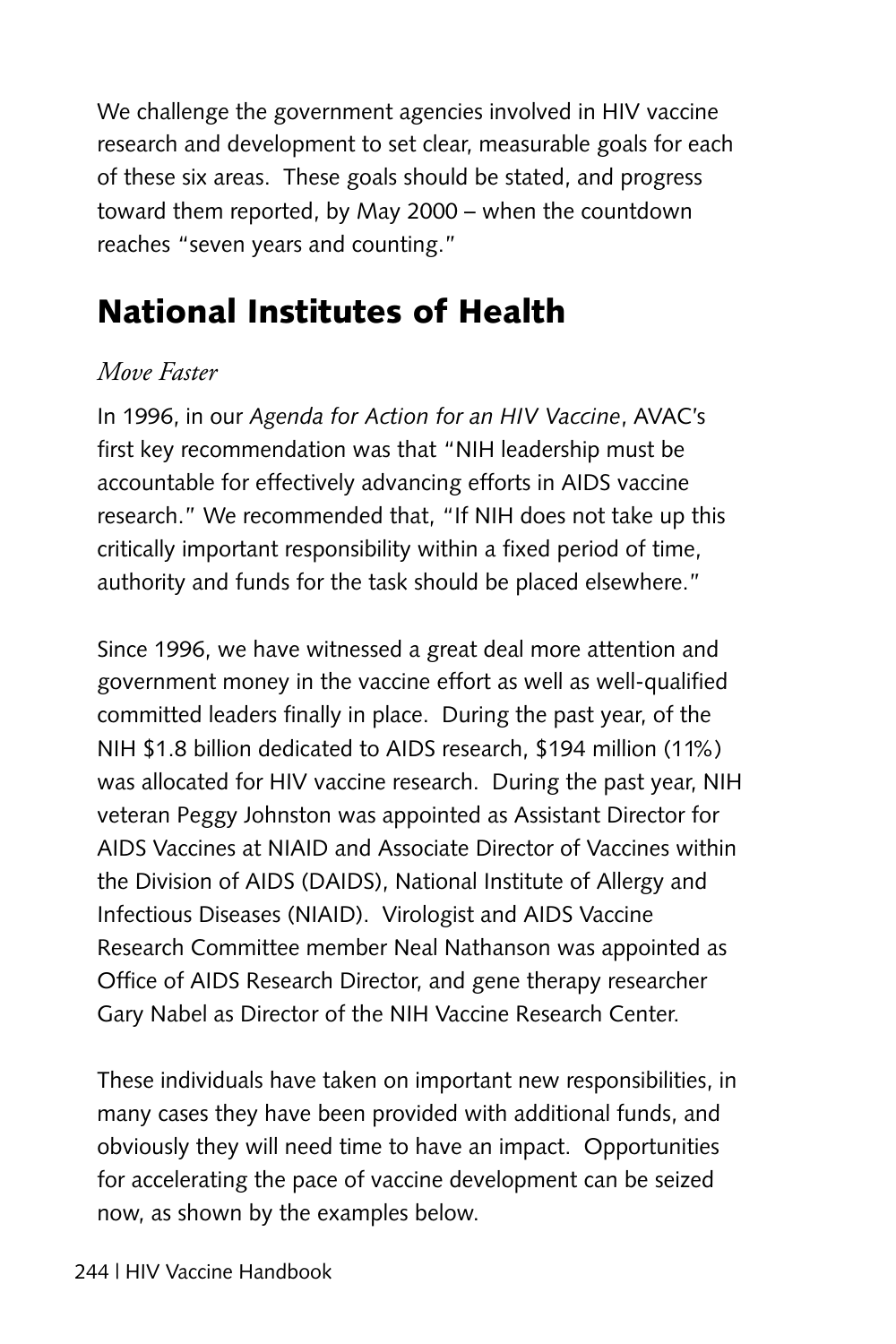- In 1997, NIAID created a new Innovation Grants program with minimal red tape and got it up and running in just a few months, which is record time. Now, two years later, that program has begun to look like any other: it is reviewed by sound standing study sections along with other grants, and more awards are going to the same kinds of basic immunology and pathogenesis projects that older programs also fund. The number of applications is declining, and more and more awards are going to the same researchers who have always received NIAID support, rather than expanding the research pool. Johnston, Nathanson, Nabel, and members of the AIDS Vaccine Research Committee should publicize this program and actively seek new applicants.
- One large-scale comparative primate study of HIV vaccines is beginning soon. This will be the second large primate study of HIV vaccines conducted by NIH; the first has yet to publish data. NIAID and the National Center for Research Resources should move these studies forward and initiate additional comparative development work in primates immediately. To that end, NIAID should increase product development funding to generate vaccine candidates that are optimized for comparative primate studies.
- The HIV Vaccine Design and Development Program has not yet accepted applications or funded a single team. DAIDS management has been presenting and describing this program as a key element of its vaccine program for the past two years. NIAID staff should take the opportunity to ensure that this program attracts appropriate interest and moves the development process forward in ways that the old programs could not.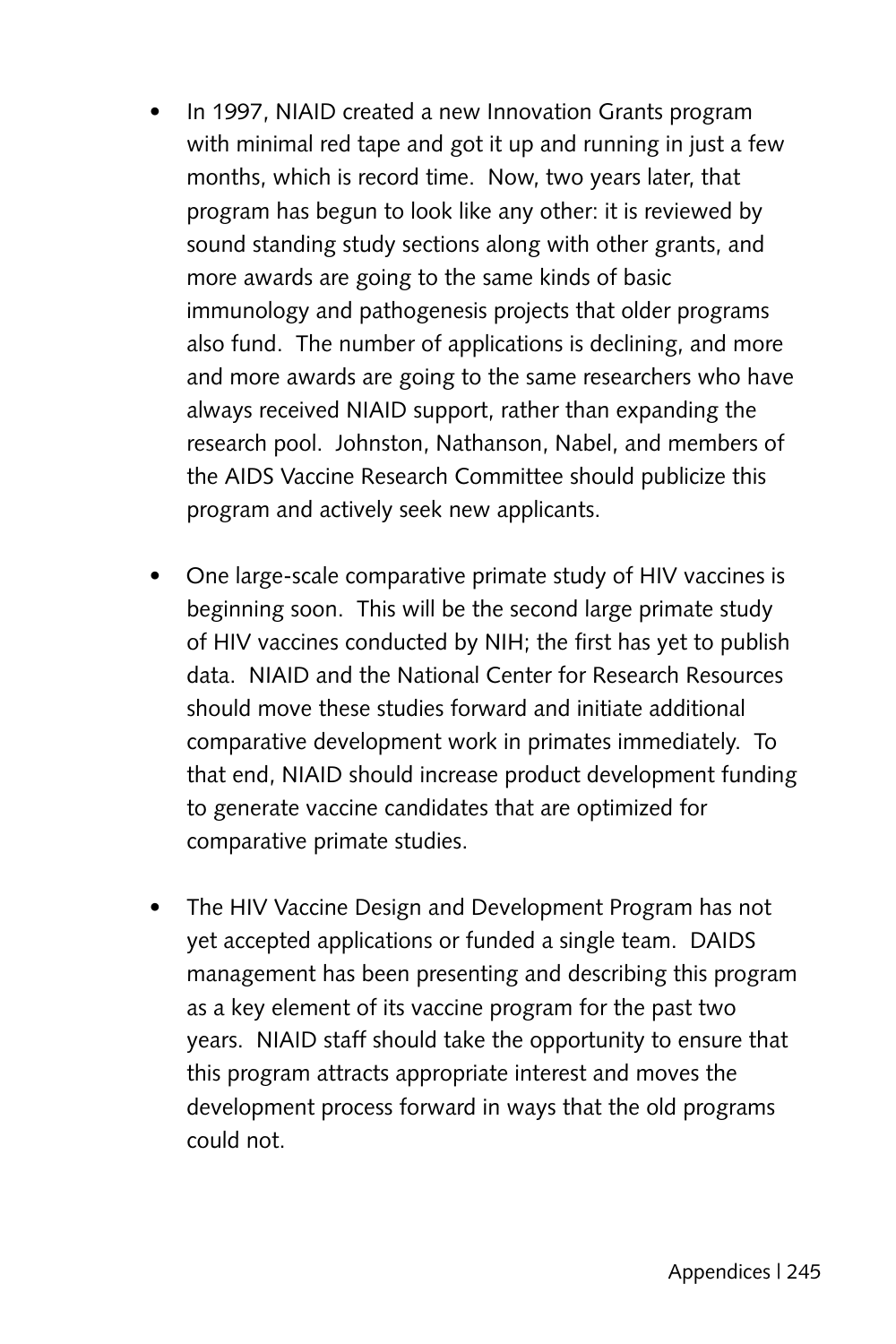- NIH has finally hired the University of Michigan's Gary Nabel as director of the much-touted Vaccine Research Center (VRC). The building cornerstone will be laid any day, and the next challenge is to make VRC a true center of excellence for HIV vaccine research and development. NIH should, as promised, provide Nabel with the authority and resources needed to staff the center with the best and brightest vaccine scientists, whether they are selected from within NIH or brought in from outside NIH.
- NIAID should increase the number of clinical trials and ensure that the new clinical trial networks are adequate to evaluate candidate vaccines at all stages, from initial safety studies through large-scale trials needed for licensure. So far, countless hours of investigator time and attention have been consumed by replacing a phase 1 and 2 network for vaccines (AIDS Vaccine Evaluation Group) and a phase 3 trials network for vaccines and prevention (HIV Network for Prevention Trials), with the new HIV Vaccine Trials Network and HIV Prevention Trials Network. This has distracted NIAID staff and extramural scientists from the real task at hand – conducting trials that will move an array of vaccine candidates forward. Another cause for concern is the capability of the new HIV Vaccine Trials Network to launch a phase 3 vaccine trial in 2000.

#### *Link Vaccines With Other Prevention Research*

NIAID's Division of AIDS should be very careful as it separates vaccine research from research on other prevention interventions and hands responsibility of clinical testing to independent investigators. In principle, this reorganization and delegation could increase the focus and scientific viability of each program. However, giving more control to outside researchers will not by itself improve the pipeline of vaccine development. In addition, the reorganization threatens important and hard-won gains, such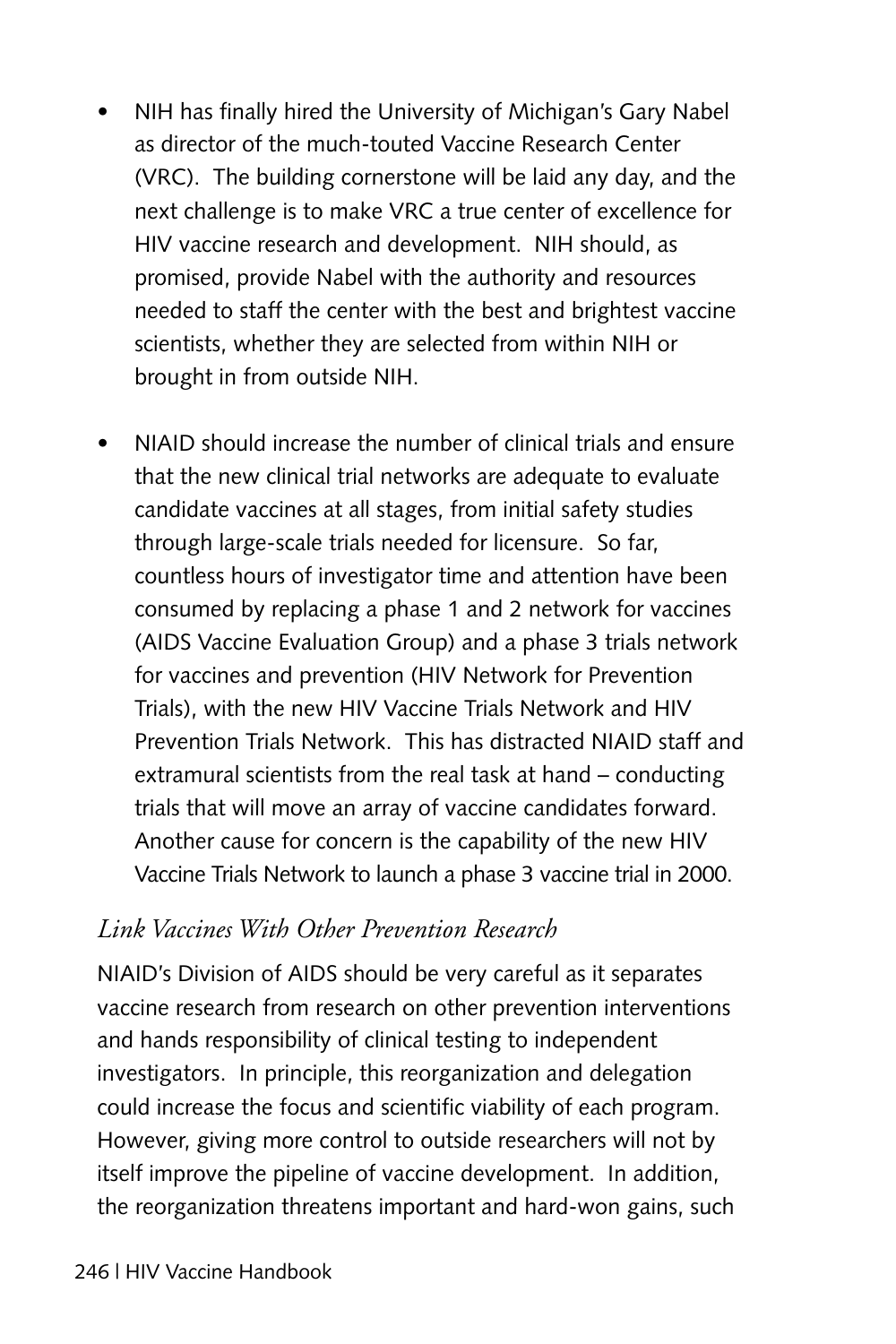as community involvement and education. Coordination and synergy between vaccine and prevention research will be needed. This is more likely if some trial sites participate in both networks and if they have the flexibility to test the most scientifically promising strategies – whether these are vaccines or other interventions. Johnston and her team should be active in their management of these networks, mandating coordination of infrastructure and research as well as making sure that research findings are promptly reported and shared.

### *Support Community Input*

Clinical trial sites, whether funded by government or industry, have an obligation to develop guidelines for local community input into the planning and conduct of research. Community must be involved before, not after, research plans are set. Community advisory boards (CABs) should be supported more actively as one way to facilitate community involvement.

# **US Department of Defense**

### *Adequately Fund WRAIR*

The HIV vaccine program of the Walter Reed Army Institute of Research (WRAIR) has considerable strengths in applied research, relationships with companies and countries, and coherent longterm strategizing for product development. Unfortunately, this year WRAIR suffered two setbacks: a drop in funding, and the prospect of having a larger-than-expected efficacy trial in Thailand due to the laudable success of prevention programs among potential vaccine cohorts. Even well-made battle plans do not always succeed. WRAIR needs alternate locations for its research as well as sufficient funds to prepare and support them; yet, it has consistently been under-budgeted, depending on congressional whim for adequate support.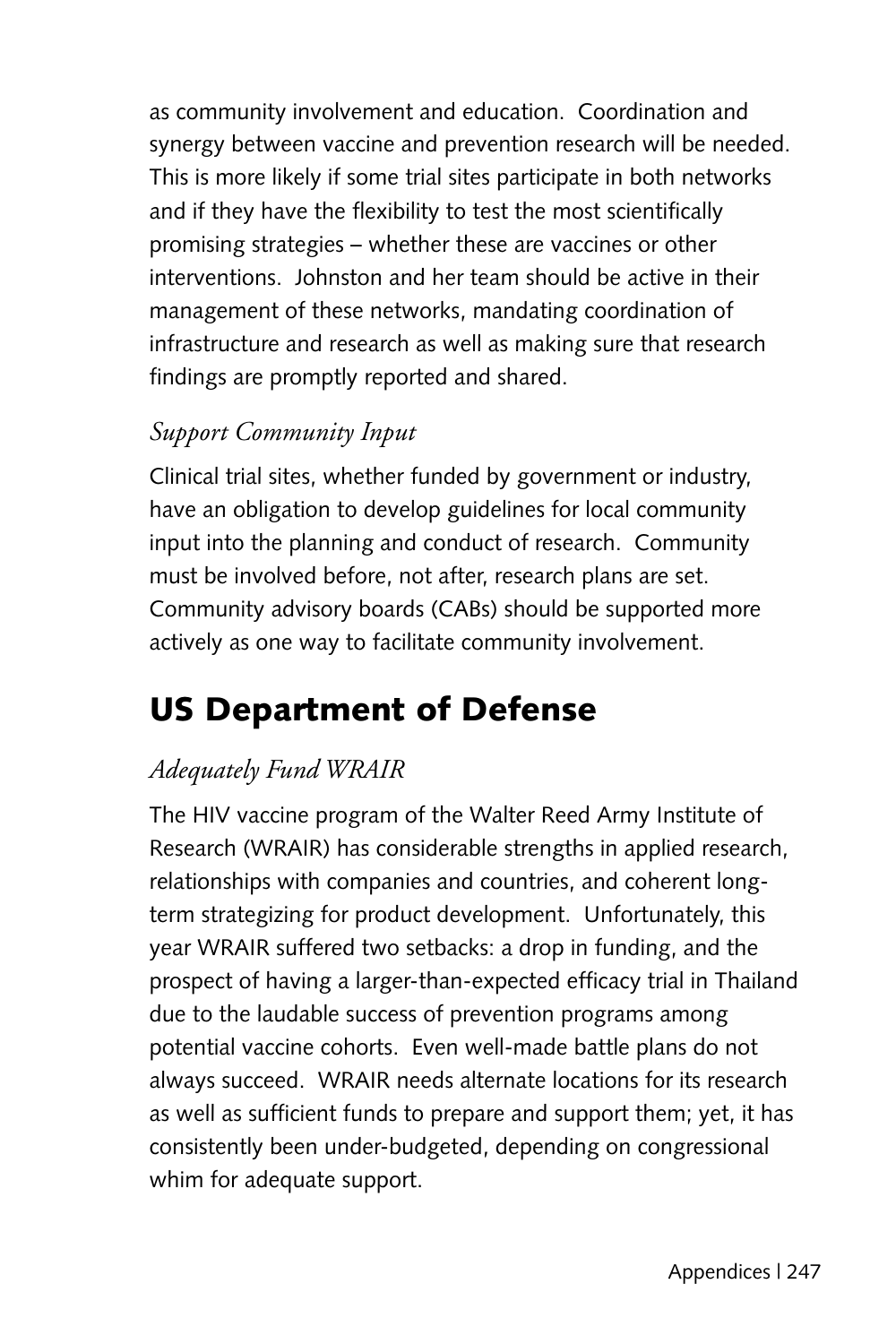The US Department of Defense must budget and support the WRAIR AIDS research program at realistic, progressive levels that are flexible enough to accommodate unforeseen developments. The few million dollars this would require are minuscule compared to the damage inflicted by AIDS in locations where the United States has defense interests or in relation to the total defense budget.

The WRAIR HIV vaccine program has an advantage over other US government agencies in that it is targeted in its approach and is not hindered by multiple oversight and review committees. Still, WRAIR could increase public input and scientific review by researchers in industry and outside the Department of Defense.

# **Centers for Disease Control and Prevention**

### *Further Define and Expand the CDC Vaccine Unit*

In 1998, the Centers for Disease Control and Prevention (CDC) established an HIV Vaccine Unit within its National Center for HIV, STD, and TB Prevention. Its budget is small: \$2.6 million out of the agency's \$2.5 billion total (0.1%). Yet CDC has longstanding international and US contacts and capability to conduct virology studies and preparedness studies in several potential trial sites. The agency can also bring expertise to risk reduction and informed consent procedures in phase 3 trials.

We challenge CDC to fulfill its potential by defining its plans and setting clear and measurable goals for coordinating its activities with better funded domestic and international players, especially NIH, WRAIR, and companies whose products may be suitable for testing in sites prepared by CDC. Funding should be increased as needed to implement these plans.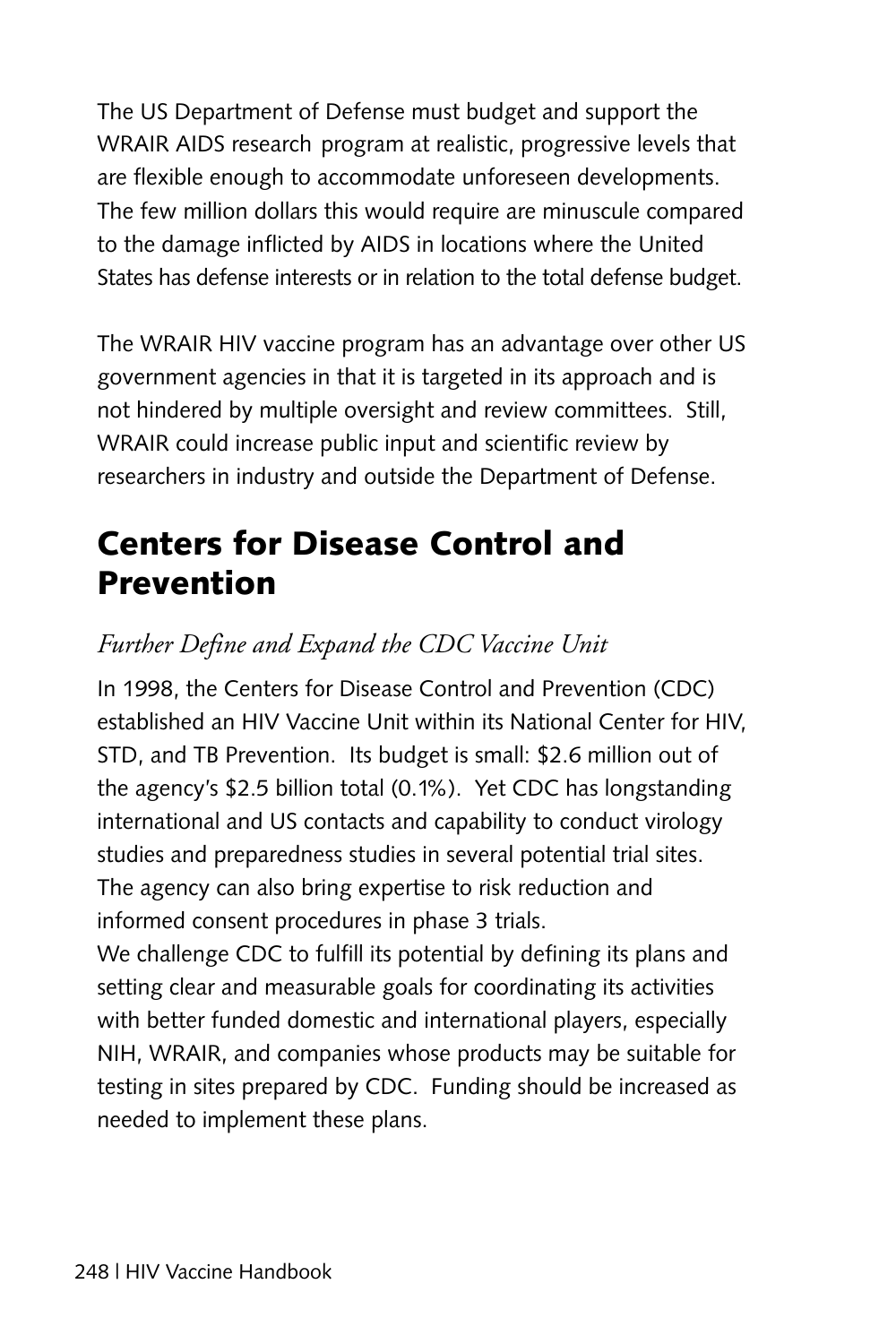# **International Funding**

### *Expand the UNAIDS Effort*

Designing and testing vaccines will have to be a cooperative international effort. In African, Asian, Latin American, and Caribbean countries where HIV vaccine trials might be held, vaccine manufacturers and sponsoring companies need to work with local governments, researchers, and community advocates to prepare for useful, ethical, and cost-effective research. The Joint UN Programme on HIV/AIDS (UNAIDS) has played a valuable role in supporting countries in building capacity to evaluate the scientific and ethical merits of potential HIV vaccine trials. Unlike the pharmaceutical companies and Western governments seeking to sponsor HIV vaccine trials, UNAIDS can have a neutral advisory role regarding HIV vaccine research.

Governments should increase funding for UNAIDS vaccine efforts. UNAIDS should leverage additional resources and expertise from partner agencies and countries to expand technical assistance to countries preparing for HIV vaccine trials.

# **Private Industry**

#### *Invest in a Big Way*

Industry's investment in preventive HIV vaccine development remains inadequate. Most companies that have performed significant vaccine work have benefitted from direct or indirect government support. Although government-industry partnerships are valuable and should be encouraged, more reciprocity should be involved. Companies can shoulder more of the risk involved in HIV vaccine research and development, and most should be willing to invest more of their own resources in an endeavor of such public health significance.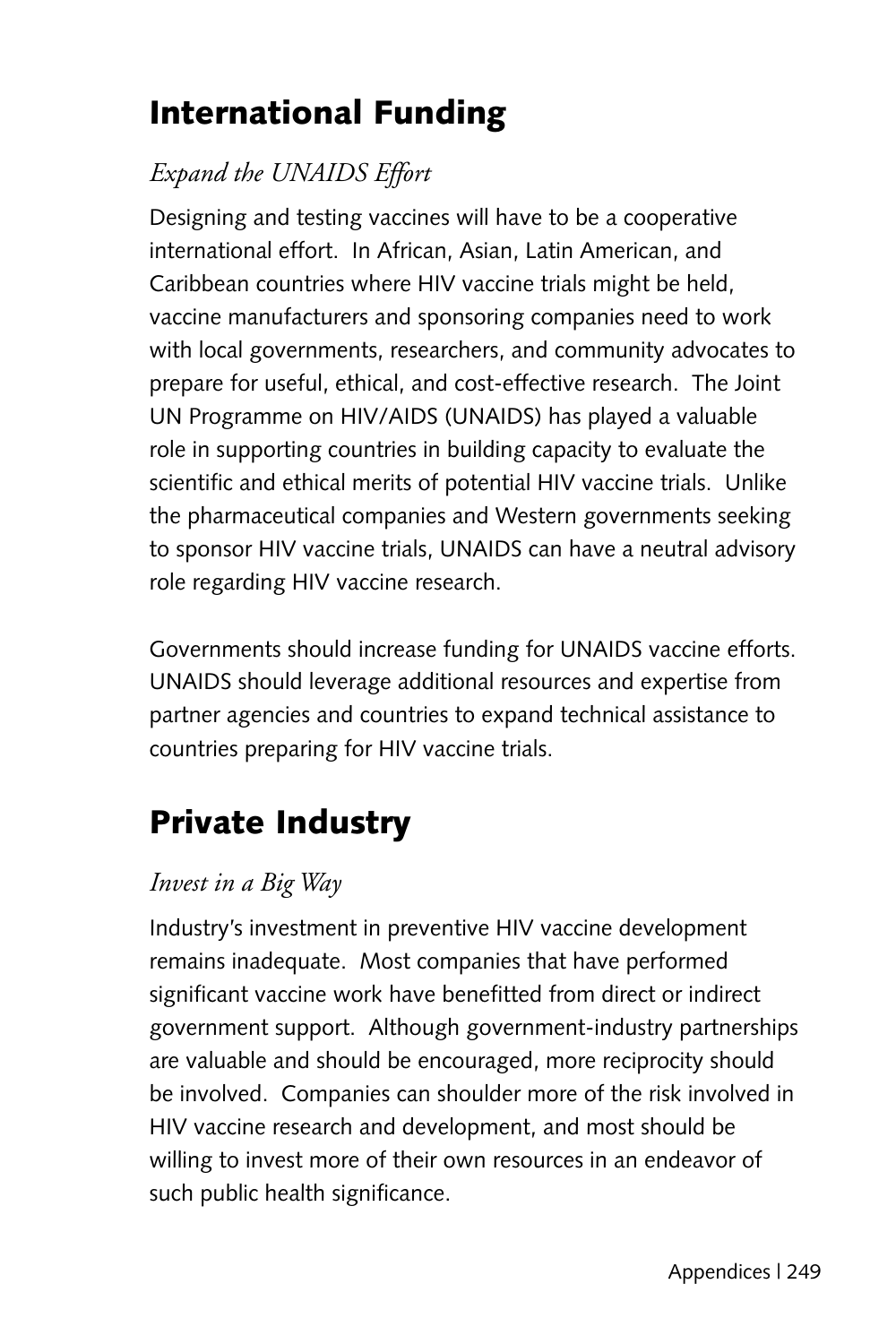#### *Leverage Private Investment*

Attempts to "leverage" private investment have taken several forms. Government agencies such as NIH have provided research resources, including viral isolates, access to primate centers, and infrastructure for clinical trials. More recently, NIH and the notfor-profit International AIDS Vaccine Initiative (IAVI) have established programs that provide direct financial support for private companies conducting HIV vaccine research. IAVI has chosen two teams, and NIAID plans to choose teams this summer. On the legislative side, US Representatives Nancy Pelosi and Charles Rangel recently introduced legislation (House Resolution 1274) to provide a tax credit for new research on HIV, malaria, and tuberculosis vaccines. These initiatives should be supported by advocates and industry more aggressively.

The US government and foundations have come forward with a variety of measures to address the financial costs, risks, and "opportunity costs" of researching and developing HIV vaccines. Large and small pharmaceutical companies should stop making excuses, take advantage of the incentives, and pitch in to conquer this problem.

Industry must take advantage of initial investment by private foundations or government to determine feasibility of new approaches to HIV vaccines at minimal risk and cost to companies. Whereas investment by large pharmaceutical companies such as Pasteur Merieux Connaught and Merck is laudable, corporate management should appreciate the magnitude of this project and its potential contribution. Additional industry investment could shave years off the vaccine development process, save many lives, and accelerate research progress and profits.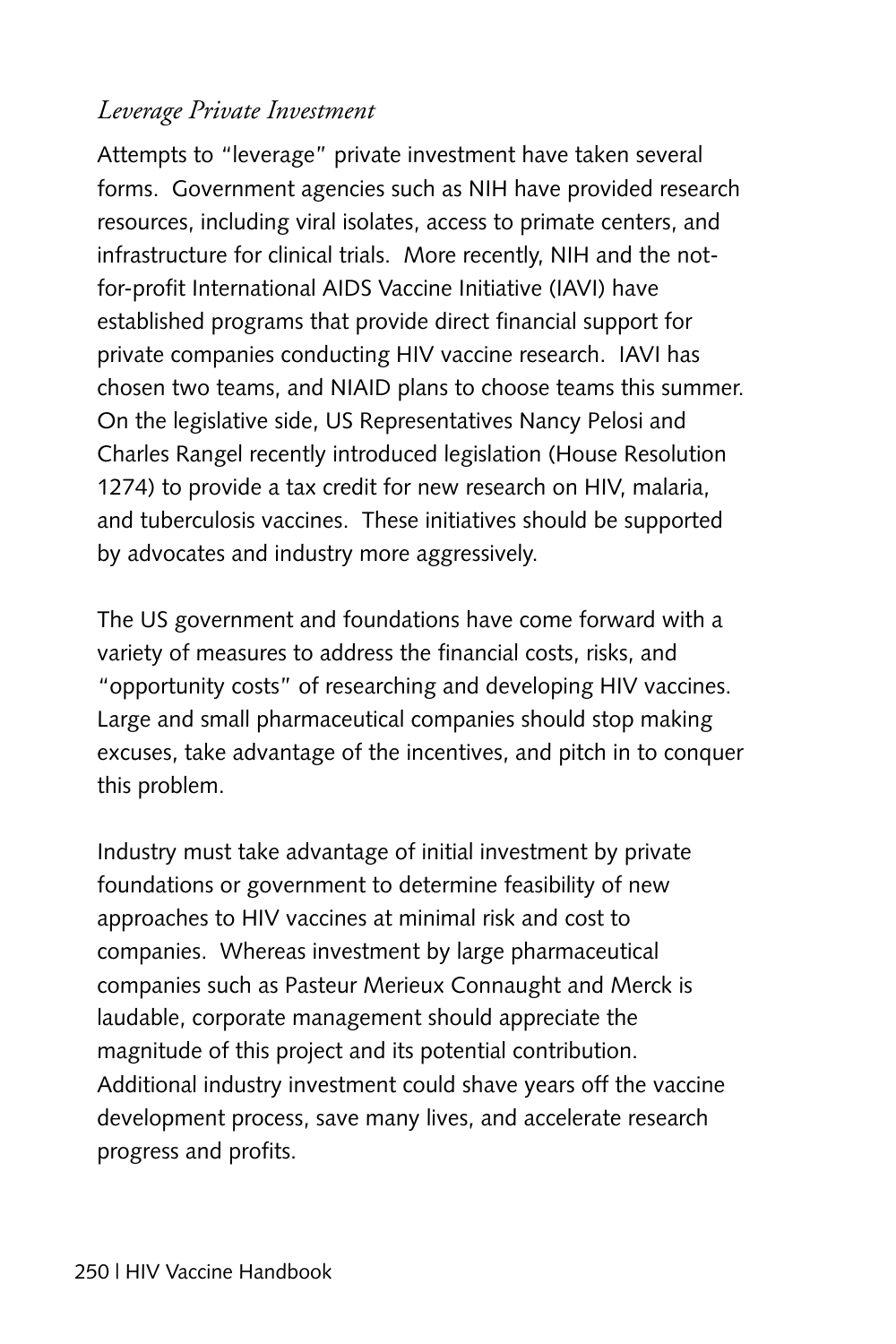# **Not-for-Profit Organizations and Community Advocates**

### *Mobilize Support for Research and Industry Involvement*

Advocates for HIV treatment and prevention must integrate HIV vaccine research into the AIDS agenda. Not-for-profit AIDS and public health organizations should seize responsibility and opportunities to mobilize the public about the priorities and potential results of biomedical research. All should support direct funding of HIV vaccine research and development by the International AIDS Vaccine Initiative, the American Foundation for AIDS Research, and the Elizabeth Glaser Pediatric AIDS Foundation. All should support initiatives such as vaccine research tax incentive legislation recently introduced in the US Congress (House Resolution 1274) and a vaccine purchase fund currently under consideration at the World Bank.

### *Unite and Organize*

Advocates for AIDS research, women's health, health and rights of vulnerable communities, and international health should also unite to advocate for HIV vaccine research. The major AIDS organizations, AIDS media, and CDC-sponsored prevention planning groups ought to integrate support for vaccine research into their policy analysis, education, and communications.

#### *Institutionalize CAB and Community Involvement*

Local and national community advisory boards (CABs) can secure more support and resources from trial sites and from the new vaccine and prevention trial leadership. Local CABs, assisted by program staff and researchers, should develop standards and expectations for local activity. On a national level, clearer processes for CAB dialogue and decision-making would benefit CABs and the government agencies and private companies that work with them.